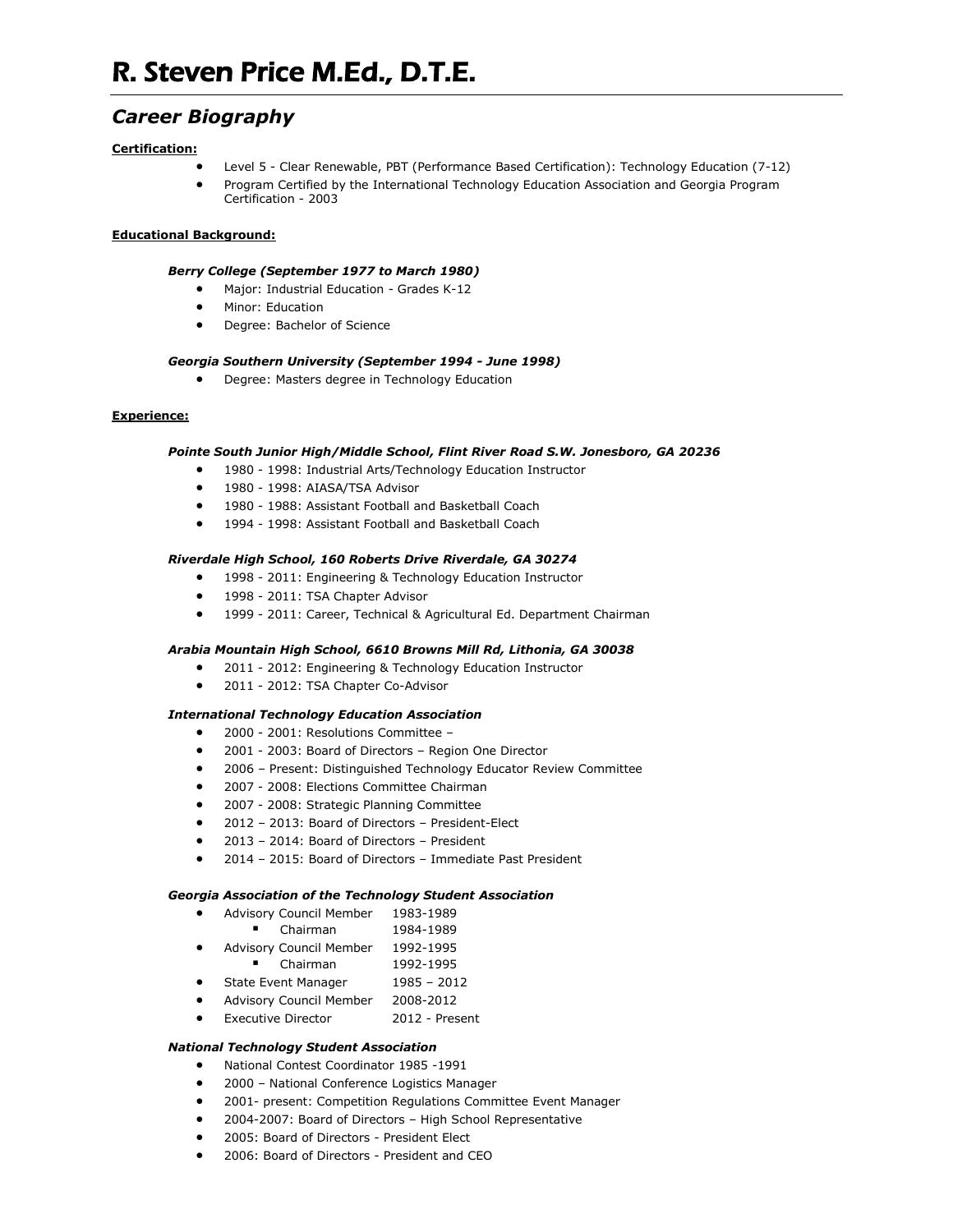- 2007: Board of Directors Immediate Past President
- 2018: National Conference Host Team Manager

## *Georgia Engineering Technology Education Association*

- State Treasurer 1988 1995
- President Elect 1995 1996
- President 1996 1997
- Past President 1997 1998
- Legislative Committee Vice-Chairman 1997 2004
- Legislative Committee Chairman 2004 2006

## *Professional Presentations*

- Over 60 Professional Presentations and workshops taught in Georgia: 1980-Present
- 14 presentations to State and Federal lawmakers: 1987-2008
- Brought student association members to meet lawmakers every year 1987-2012
- Groups from nine states, the United Kingdom, Canada and Panama have visited programs: 1992-2008
- ITEA Technology Festival Participant:1995-2000
- **ITEA Discussion Panel Presenter 2006**
- Invited to speak or provide workshops 15 times in ten states: 1988-2006
- Solicitation of Senator Greg Hecht's assistance in defending college prep elective status, requesting a requirement change of graduation requirements February 2001
- Presentation to State Board of Regents Fact Finding Committee defending college prep elective status, requesting a requirement change– Clayton State University - February 2001
- Presentation to the GA Senate Educational Committee defending college prep elective status requesting a reversal of the Board of Regents requirement change - February 2001
- Follow-up communication with Senate Education Committee member, Senator Regan of South Georgia, regarding the missed promised date of graduation requirement reversal September 2001.
- Met with Assistant Secretary of Education, Troy Justesen, regarding No Child Left Behind as President of the Technology Student Association – October 2005
- Secured and earned over \$50,000 in grants and awards for the RHS Program

### *Curriculum and Assessment Assignments*

- High School Power / Energy Curriculum Guide production- 1990- 1991
- Georgia Assessment Project: Technology Ed. Certification Test
- Multiple workshops to revamp Teacher Certification Test 1992-1993
- PRAXIS Certification Test Validation Committee 1996
- ITEA/NSF Technology for All Americans Standards for Technological Literacy Phase I 1996
- Technology Foundation of America Work-Study Tour of the UK Design & Technology Curriculum London & Birmingham England - 1997
- Middle School Modular Curriculum Development 1999
- ITEA/NSF Standards for Technological Literacy Phase III: Assessment Standards Writing Team 2001
- N.C. State TECHknow Project participant and pilot site 2005-2006
- Georgia GPS Curriculum Development Phase I Committee Engineering& Tech 2005-2006
- Georgia GPS Curriculum Development Phase II Committee- Engineering& Tech 2006-2007
- Georgia GPS Curriculum Development Phase III Committee- Communication Technology 2006-2007
- Georgia GPS Curriculum Development Phase IV Committee- Manufacturing Technology 2008-2009

#### **Organizations and Professional Associations:**

- Georgia Industrial Technology Education Association: 1977 Present
- International Technology Education Association 1980 Present
- Epsilon Pi Tau, National Professional Honorary: 1979 Present
- Pointe South Middle School PTA: 1980 1998
- Honorary Life Member GA PTA: 1983
- Georgia Vocational Association: 1983 1997
	- o Resolutions Committee:
- Georgia Association of Career & Technical Education: 2005- present
- Technology Student Association
- Georgia Vocational Education Technical Review Committee: 1990 1993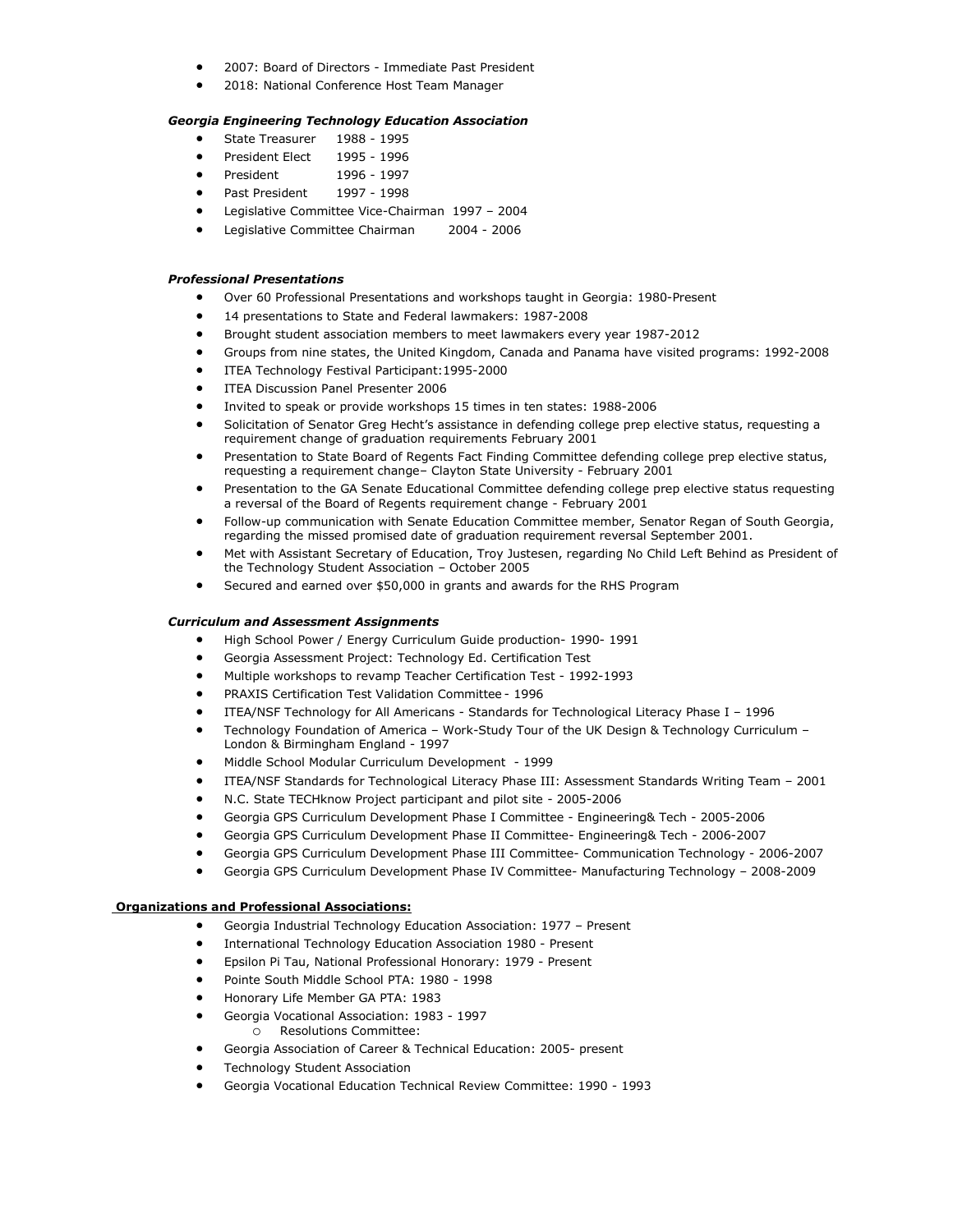### *Pointe South Jr. High / Middle School - 1980-1998*

- Over 1400 members in seventeen years
- Five Georgia TSA Level I State Championships
- Five National TSA titles
- Eleven students have held state office in GA TSA
- Nine GA TSA Outstanding Student Finalists
- Six State Outstanding Students
- Seven National TSA Outstanding Student Finalists
- One National Outstanding Student and one Runner-up
- National Outstanding Chapter Finalists eight times
- National Advisor of the Year 1984
- Chaired conference committee for 14 years
- Attended all but one (1997 in England) National AIASA/ TSA conferences since 1982 1998.
- 168 individual event trophies won in GA TSA and National TSA Conferences 1982 1998
- Has collected/mass produced and donated 20,000+ toys to the United Way Family Care Unit of Clayton County (a tradition since Christmas 1980 - 1998)
- Six time hosts of the Georgia Business Forum's "Georgia Invention Convention"
- Honored by Clayton County Board or Education three times for achievements.
- Advisor nominated as TSA National Advisor 1990
- Received State House Resolution 1984
- Received Governors Proclamation 1990
- National Chapter Excellence Award 1997 PSMS

#### *Riverdale High School - 1998 - 2011*

- Two Georgia TSA High School State Championships: 2005, 2006 ; Runner-up in 2004, 2007
- 100 1st, 2<sup>nd</sup> and 3<sup>rd</sup> place trophies in GA State TSA Competition Since 1999.
- 14 National TSA Event trophies.
- 2 GA National Fair Superior Chapter Awards 2005-2006
- 2 GA National Fair Reserve Superior Chapter Awards 2004&2007
- 13 GA National Fair  $1<sup>st</sup>$  place awards
- 3 State Web Challenge Championships (Technology Association of Georgia) 3 straight years 04-05-06
- Continued the PSMS tradition and collected and donated 3000+ toys to the United Way Family Care Unit of Clayton County.
- 11 State Officers elected 2001-Present
- Attended all State and National Conferences since chartering in 1998.
- Two student members serve on host committee and four produce all conference signage for ITEA conference in Atlanta 2001
- 20 students and two alternates selected for Georgia Governors Honors Program since 1999
- HS National Chapter Excellence Award Winner: 2002 & 2006
- Chapter Officers hosted Congressman David Scott's "Town Hall Meeting" at RHS at his request 2004
- Students travel to Washington DC and Meet Congressman Scott 2004 and 2005
- Clayton County Commission Proclamation Aug. 2005
- Received recognition from the Clayton County Public Schools Board of Education 13 times 2000 present
- Chapter recognized with GA House of Representatives Resolution: 2006
- Recognized with proclamation by the City of Riverdale, GA: 2006
- Student honored by the GA State Board of Education March 2007

#### **Honors, Accomplishments, and Awards:**

- WPLO Teacher of the Day: 1981
- Jim Coffee Inspirational Teacher Award: 1983
- Honorary Life Member Georgia PTA: 1983
- Georgia State Legislature Honorary House Resolution: 1984
- Feature article in the Clayton Extra (Atlanta Constitution): 1984
- National AIASA Advisor of the Year: 1984
- Advisor to five State Jr. High AIASA/TSA championship teams at Pointe South: 1983,86,87,88,89
- Advisor to five National AIASA/TSA championship teams at Pointe South: 1983,85,86,87,89
- Design selected as the GA AIASA official logo: 1984
- Clayton News Daily's Teacher of the Week: 1985, 1986
- Pointe South yearbook dedication: 1986